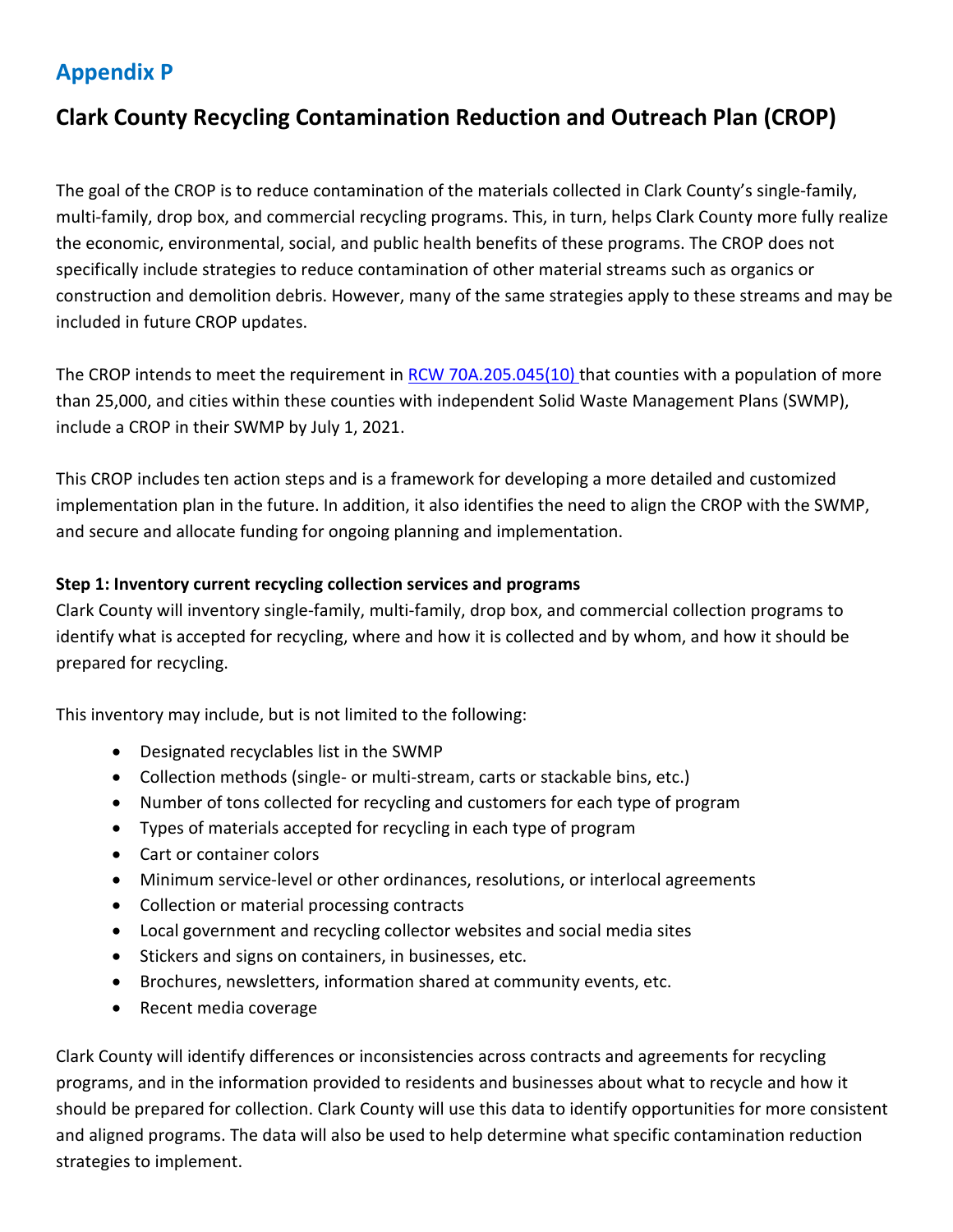## **Step 2: Develop scope of work with stakeholders**

Clark County will work with key stakeholders to develop a scope of work for the CROP addressing the specific challenges and opportunities associated with local recycling contamination. To begin this scoping process, the information learned in Step 1 will be shared with the Solid Waste Advisory Committee (SWAC) and the SWAC's role in developing the CROP will be defined.

These stakeholders may include, but are not limited to:

- SWAC members
- Elected officials and key staff from other local governments, including potential regional partners in the same MRF-shed
- Garbage and recycling collection companies and their front-line staff
- Organizations representing homeowners, tenants, and multi-family and business interests
- Material recovery facilities (MRF) and transfer station operators
- End markets for recovered materials
- Clark County's Ecology Regional Planner and grant manager
- Non-governmental organizations and community groups
- Regional, statewide, and national organizations that can provide technical assistance and/or financial support.

### **Step 3: Prioritize the recycling program(s) to focus on first**

Together with key stakeholders, Clark County will identify what recycling collection program(s) to focus on first. Driving this decision could be current knowledge of contamination levels and their estimated impact on costs and material quality, the number of customers, total quantity of material collected, etc.

### **Step 4: Establish acceptable materials lists**

Starting with the highest-priority program(s), Clark County will establish lists of acceptable materials. This effort will be coordinated with the SWAC, MRF operators, collectors, end markets, and other key stakeholders. Criteria for determining the acceptable materials lists may include, but are not limited to:

- Alignment with the SWMP mission and goals, and community values
- Degree of uniformity across local programs, regionally, and statewide
- Diversion potential
- Cost to collect and process relative to other management options
- Strength and long-term viability and stability of end markets
- Environmental, social, and other benefits and costs
- Potential to cross-contaminate or lower the value of other materials
- Potential to cause customer confusion

The Washington State Association of Counties Solid Waste Managers Affiliate, the Washington State Refuse and Recycling Association, and the Department of Ecology have supported the establishment of regional, and if possible, statewide uniformity in what materials are accepted for recycling and how they should be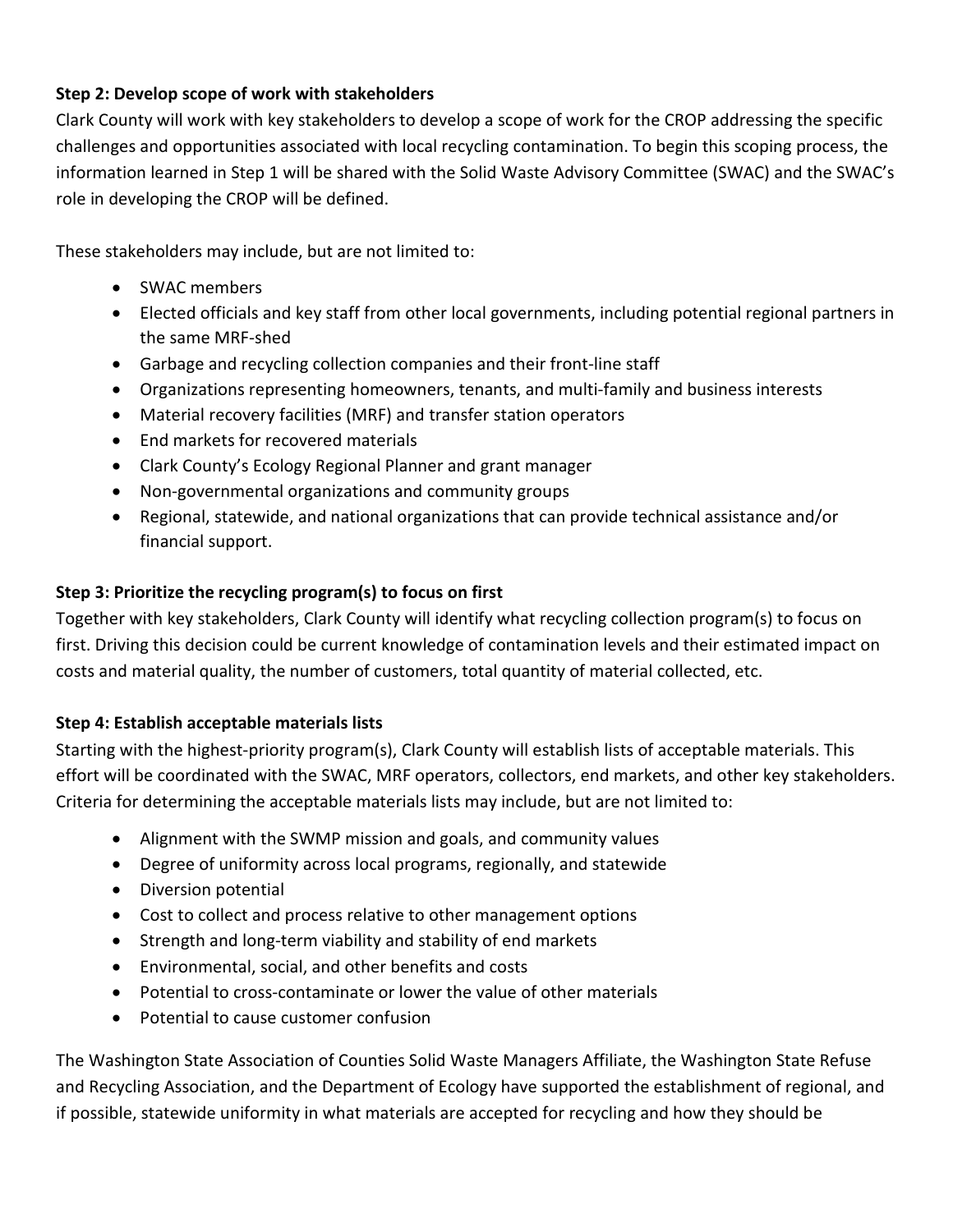prepared. More harmonization across programs reduces customer confusion and contamination. To that end, they identified these four priority materials for statewide recovery:

- 1. Paper (including office and notebook paper, newspaper, mail, catalogues, magazines, and cereal or cracker boxes)
- 2. Cardboard
- 3. Plastic bottles and jugs (clear, colored, and natural)
- 4. Steel and aluminum cans

The resources and guidelines developed by these organizations to establish their list of priority materials will help guide the development of Clark County's acceptable materials list. [Ecology's Resource Library](https://www.ezview.wa.gov/site/alias__1962/37664/recycling_contamination_reduction_resources.aspx) contains this information and, along with [Ecology's Best Management practices \(BMPs\)](https://fortress.wa.gov/ecy/publications/SummaryPages/2007031.html) and Resources document, includes other resources to assist in developing an accepted materials list. This includes information on the specific challenges and opportunities associated with collecting glass and aseptic and polycoat containers, which some recycling programs in Washington accept.

## **Step 5: Define what data to collect to determine baseline levels of recycling contamination**

Starting with the highest priority program(s), and based on the review completed in Step 1, Clark County will identify what the acceptable materials are and what is considered contamination for the purposes of establishing a baseline recycling contamination rate. This data will also inform decisions about what, if any, changes to make to the accepted materials list in the future.

## **Step 6: Gather baseline recycling contamination data**

Starting with the highest-priority program(s), Clark County will establish baseline levels and types of recycling contamination. Recycling contamination rates can vary significantly across different programs and communities. Nationally, The Recycling Partnership (TRP) estimated an average contamination rate of about 17% across 197 programs that participated in their 2019 State of Curbside Survey. In Washington State, TRP's 2019 survey of seven MRFs found inbound levels of contamination from commingled recycling collection programs ranging from 5%-20% by weight. Recent drop-off programs and cart lid-lift audits in Washington showed rates as high as 40%. For this reason, it is important to gather data on local recycling contamination levels.

In discussions with stakeholders, and building on the information in the State CROP and Ecology's Resource [Library,](https://www.ezview.wa.gov/site/alias__1962/37664/recycling_contamination_reduction_resources.aspx) and on the work completed in Step 5 Clark County will identify and develop ways to track specific contaminants. For example, tracking the number of carts containing plastic bags may be a more useful metric than an estimated overall percentage of contamination by volume.

Data collection methods may include, but are not limited to:

- Recycling stream composition studies
- Survey of transfer stations and MRF operators
- Tracking contamination using on-board truck or container-mounted cameras
- Drop box composition studies or visual audits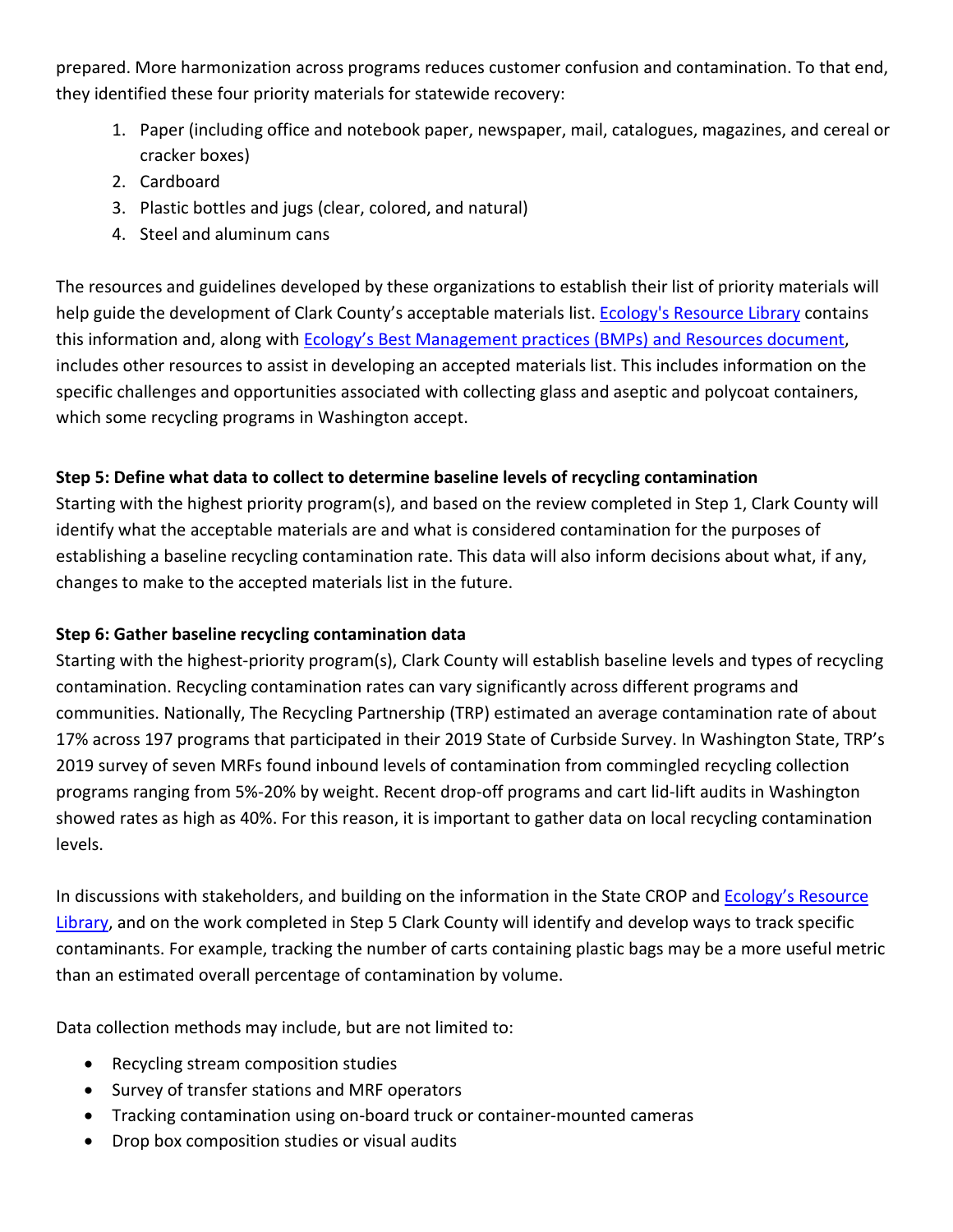- Container lid-lift audits for residential, multi-family and commercial accounts
	- o *Legal questions have been raised about lid-lift audits. The Measurement and Reporting section of* [Ecology's BMPs](https://fortress.wa.gov/ecy/publications/SummaryPages/2007031.html) *provides more details.*

### **Step 7: Identify key contaminants and their costs and impacts**

Based on the data collected in Step 6 and collaborating with key stakeholders, Clark County will identify the most problematic and costly contaminants starting with the highest-priority program(s). Although the types and impacts of contamination don't vary as much as the levels of contamination across different communities and programs, it is still important to gather locally specific data. This data is critical to designing outreach campaigns and other strategies targeting the most problematic materials. It can also be helpful in calculating the economic and other benefits of removing problematic materials from the recycling stream.

In recent surveys, such as the one conducted by the TRP in 2019, MRFs and cities in Washington identified the following recycling contaminants as the most problematic and costly to manage:

- Plastic bags and film
- Tanglers including rope, cords, chains, and hoses
- Food and liquids
- Shredded paper
- Bagged garbage
- Non-program plastics including clamshells and polystyrene foam
- Hypodermic needles

These contaminants can:

- Slow down the sorting and processing of materials.
- Reduce the quality and value of secondary material feedstocks.
- Result in costly shutdowns.
- Damage collection, processing, and remanufacturing equipment.
- Cause serious injuries to collection and processing facility staff.

According to TRP, the greatest costs associated with managing a contaminated recycling stream at MRFs nationally come from the following and represent 80% of total contamination-related costs:

- 40% for disposal of residuals
- 26% in value lost from contaminated recyclables
- 14% in labor to remove contamination from sorting equipment, etc.

### **Step 8: Develop and implement education and outreach strategies to reduce contamination**

Clark County will develop and implement education and outreach strategies based on best practices. This starts with addressing any inconsistencies in recycling information and messaging identified in Step 1. All new outreach materials and messages will be aligned and consistent across all platforms.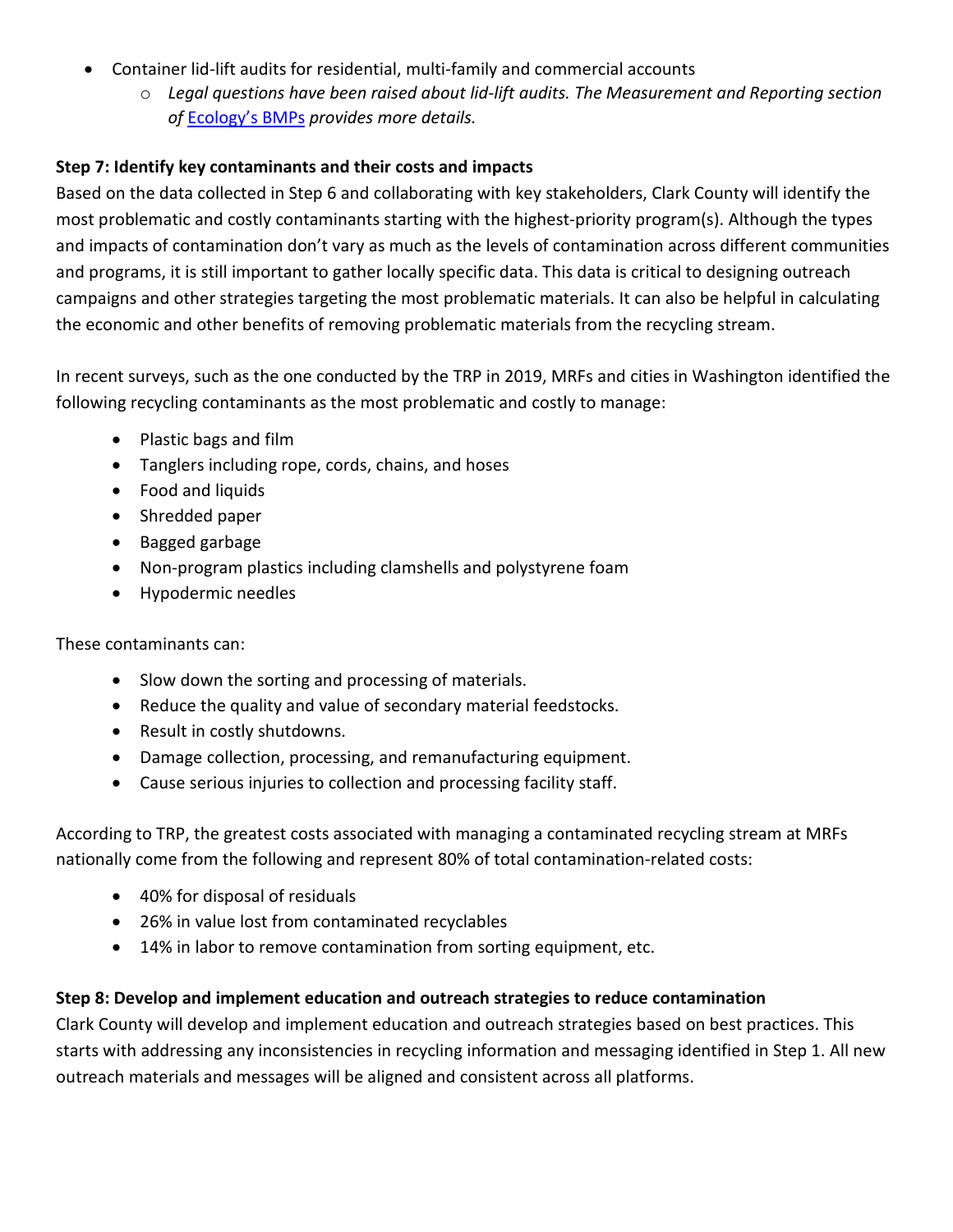Depending on the type of recycling program, outreach and education strategies may include, but are not limited to:

- Moving toward uniformity in cart and container colors (or at least lids)
	- o blue for recycling, gray or black for garbage, and green for organics
- Visual, easy-to-understand signage using photos and universal pictures and symbols
- Cart-tagging and cart rejection
- On-route monitoring tools, including apps and cameras
- Pairing right-sized recycling and trash bins
- On-site assistance and outreach at drop-off sites
- Up-to-date, and easy-to-find and access websites with clear, consistent messaging
- Social media posts, campaigns, mailings, brochures, and other communications
- Online apps for residents and businesses to get answers to their recycling questions
- Community presentations, tabling, and activities at community events
- School presentations and activities focused on recycling right
- Translation and transcreation of educational materials and campaigns to ensure recycling information is clearly understood by all audiences
- Social marketing campaigns to effectively promote long-term behavior change

Where possible, free and customizable resources will be utilized, including **Ecology's Recycle Right campaign** materials and [The Recycling Partnership's Anti-Contamination Kit.](https://recyclingpartnership.org/contamination-kit/) [Ecology's Contamination Reduction Best](https://fortress.wa.gov/ecy/publications/SummaryPages/2007031.html)  [Management Practices & Resources document](https://fortress.wa.gov/ecy/publications/SummaryPages/2007031.html) an[d Resource Library](https://www.ezview.wa.gov/site/alias__1962/37664/recycling_contamination_reduction_resources.aspx) have examples of successful anticontamination programs.

### **Step 9: Evaluate the effectiveness of anti-contamination strategies and set next steps**

**Clark County** will conduct periodic assessments on the effectiveness of recycling contamination reduction programs and strategies, and share the results with key stakeholders and the public. These assessments will use, at least in part, the same methodology used in Step 6 to establish baseline contamination levels.

The assessment results inform what is working and what adjustments to make for better results. This includes reducing contamination in other recycling programs that were not a focus during the initial CROP implementation.

### **Step 10: Explore contamination reduction strategies beyond education and outreach**

As part of a statewide effort, Clark County will work with Ecology and other partners to explore strategies and solutions beyond education and outreach. These could address regional planning, operations and collection, contracting, incentives, pricing, policies, mandates, enhanced data collection, etc. Based on this evaluation, Clark County will identify and pursue the most promising initiatives.

These options may include, but are not limited to:

• Regional planning and aligned or joint contracting for services to harmonize messaging, lower program costs, and improve program performance.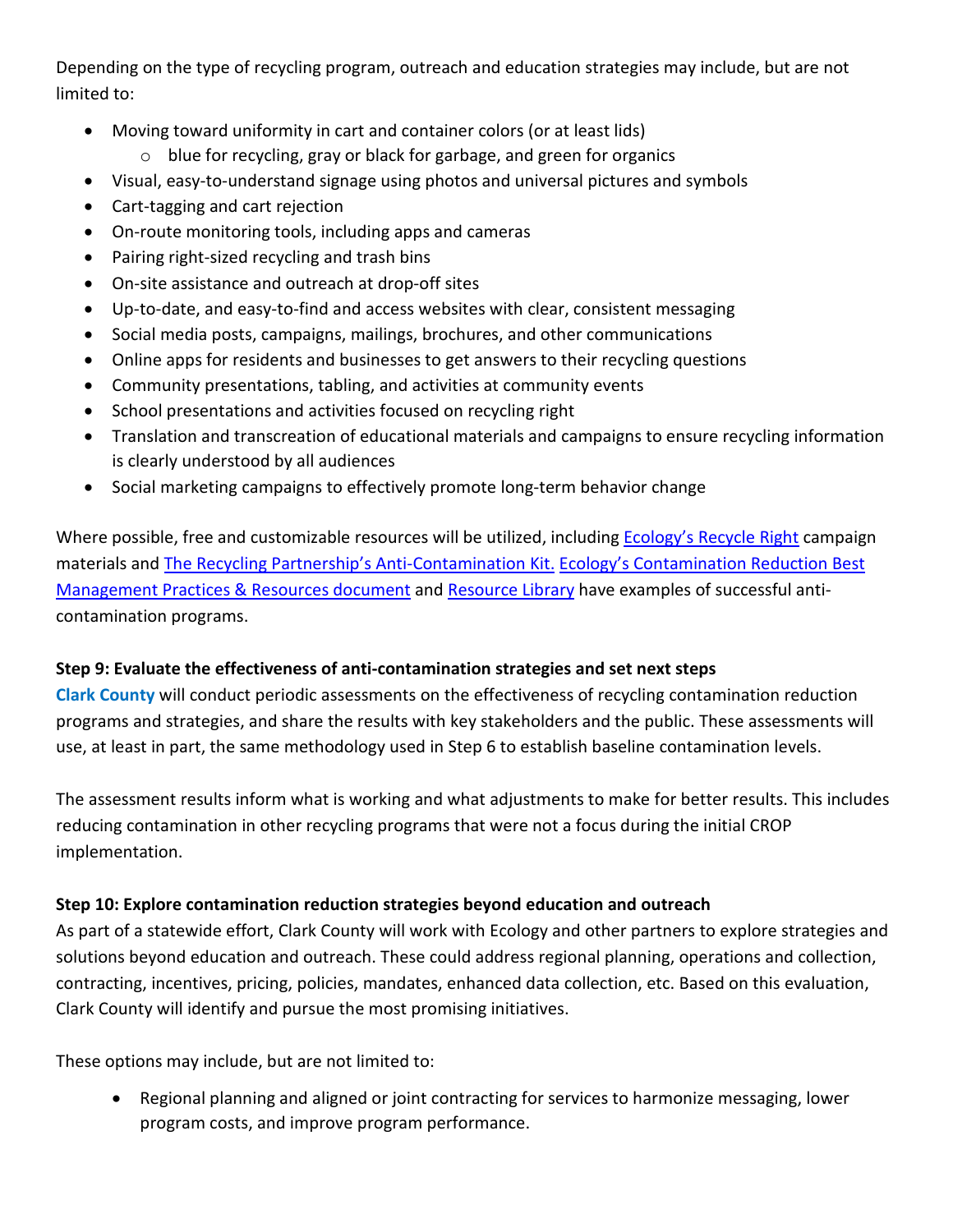- Evaluating the costs and benefits of operational changes, including collection frequency, level of source-separation at the curb, and innovative drop-off container designs on contamination levels and overall program performance.
- Product bans or restrictions.
- Strengthening contracts with haulers and MRFs to include provisions focused on reducing contamination, collecting and reporting data on program performance and ensuring materials on the accepted materials list are responsibly recycled. Consult The Recycling Partnership's BMPs for [MRF contracting](https://recyclingpartnership.org/mrf-contracts/) and their [supporting materials](https://www.youtube.com/watch?v=CiZTu7vJ1us) for guidance.

### **Ensure alignment of the CROP and SWMP and secure and allocate funding to implement the**

**CROP:** This work will occur throughout the process as needed. Updates to the CROP can occur during SWMP revisions, including the required five-year revision process.

This work includes involving key stakeholders in reviewing, and if necessary, updating related elements in the SWMP to ensure they are aligned and consistent with the contents of the CROP and implementation work. This information may include, but is not limited to:

- Designated recyclables list
- Recycling facilities including transfer stations, drop-off sites, and MRFs
- Recycling collection services and providers, and collection systems and fees
- Waste reduction and recycling education and outreach strategies
- Funding sources and mechanisms for recycling programs and services

During this process, Clark County will also work with Ecology and other key stakeholders to identify and secure new and/or allocate existing funding, and forge partnerships with agencies and organizations to provide technical and financial assistance.

The State CROP an[d Ecology's Resource Library](https://www.ezview.wa.gov/site/alias__1962/37664/recycling_contamination_reduction_resources.aspx) are tools to get started on implementing the CROP. The library includes contamination reduction best management practices, contracting guides, MRF-shed maps, materials from successful programs in Washington State and across the country, and more.

An initial 3-year implementation schedule for all ten steps in the CROP is included below. As Clark County clarifies and defines the scope of work, and identifies the resources to complete the work, a more detailed and refined implementation plan, schedule and budget will be developed.

### **CROP Implementation Schedule**

### **Year 1** 2022

- Step 1: Inventory current recycling collection services and programs
- Step 2: Develop scope of work with stakeholders
- Step 3: Prioritize the recycling program(s) to focus on first
- Step 4: Establish acceptable materials list